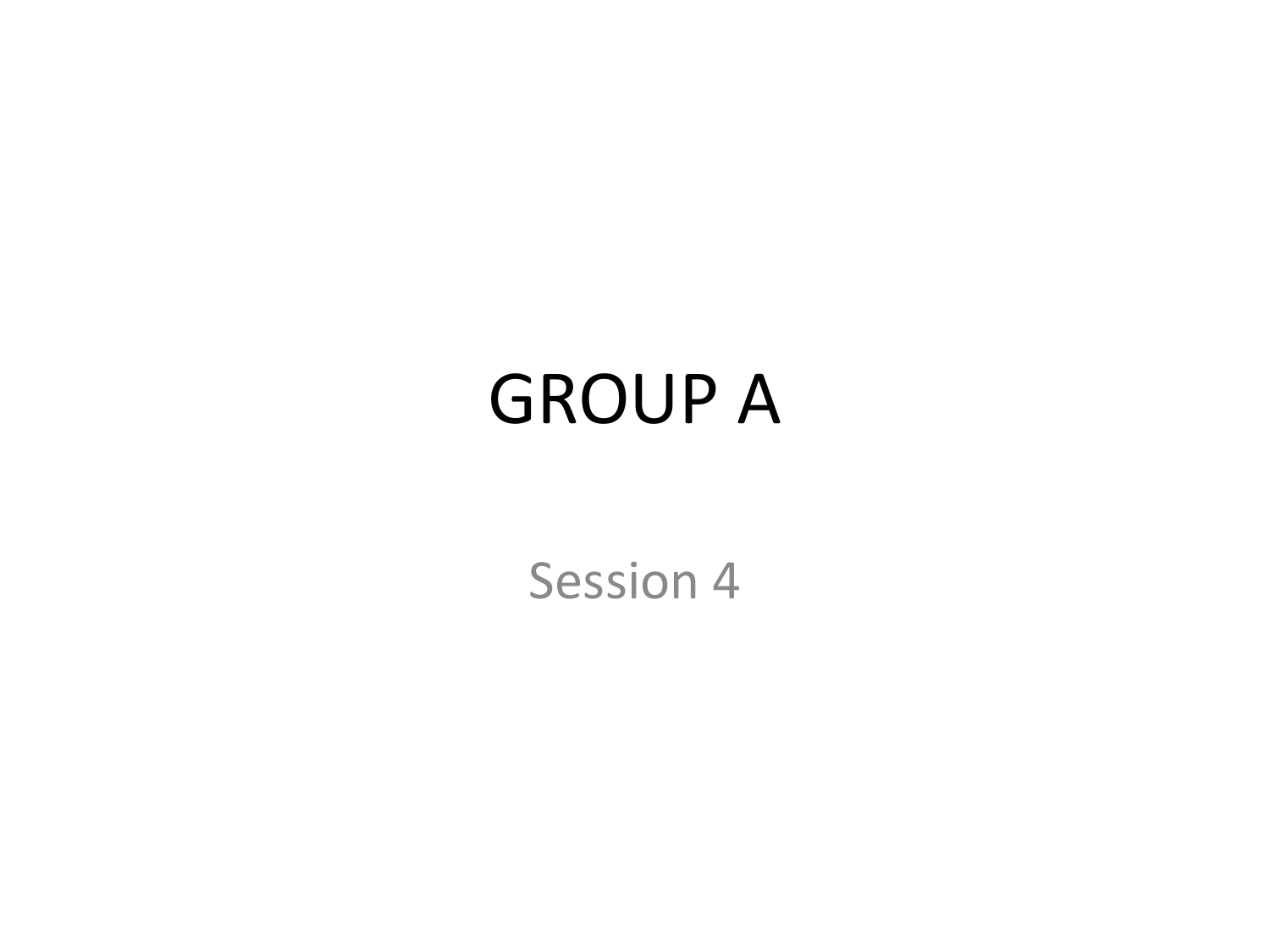- The elders and youngers are more vulnerable (children are indirectly vulnerable)
- Farmers landless people, agriculture is affected heavily in general as an economic branch
- Sick persons are more vulnerable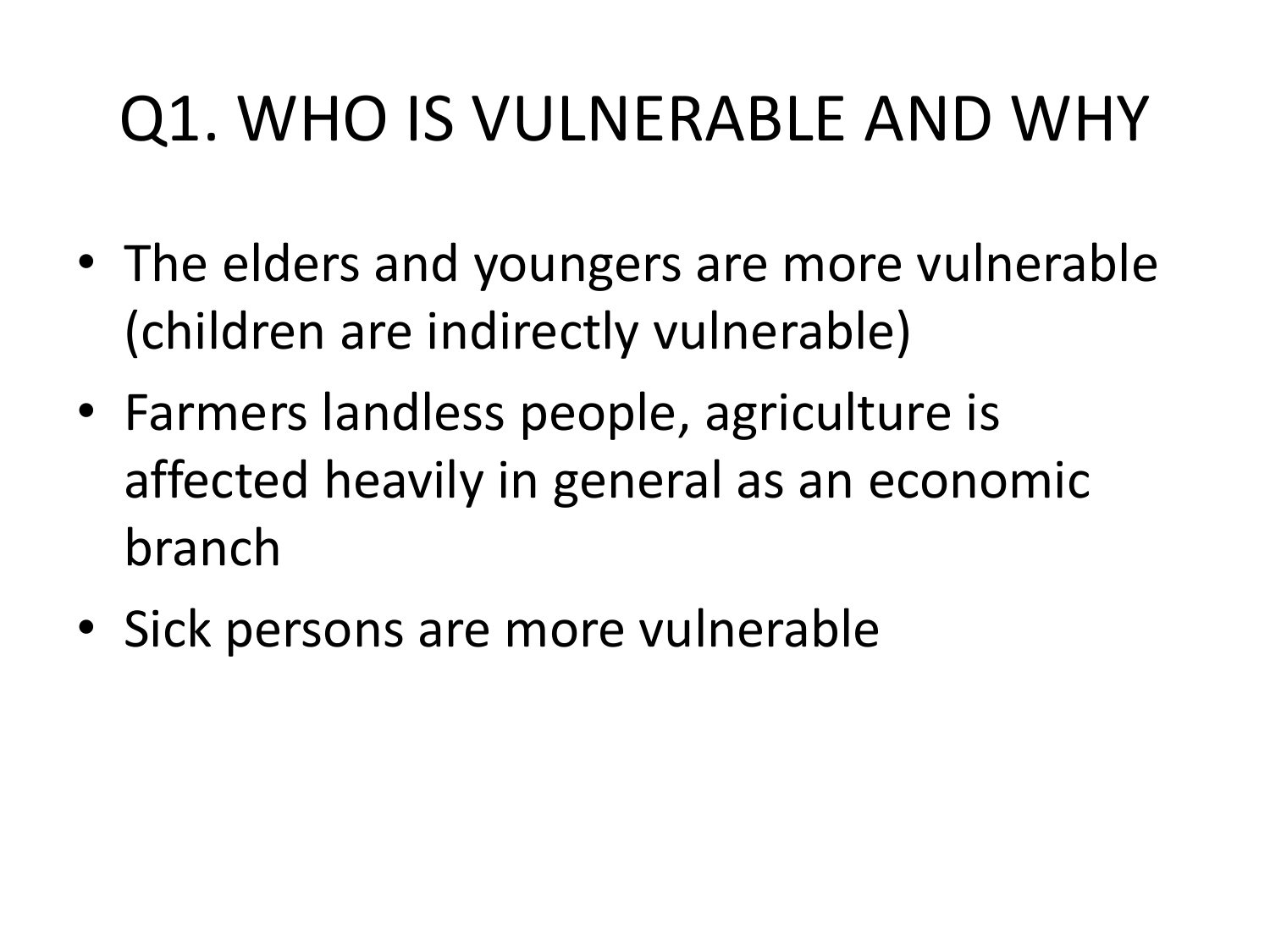Sectors affected :

- Agrıculture: Poor quality and quantity yields, livestock decreases
- Industry: Power plants using hydrological energy
- Transport: Naval transport is affected
- Tourısm
- Health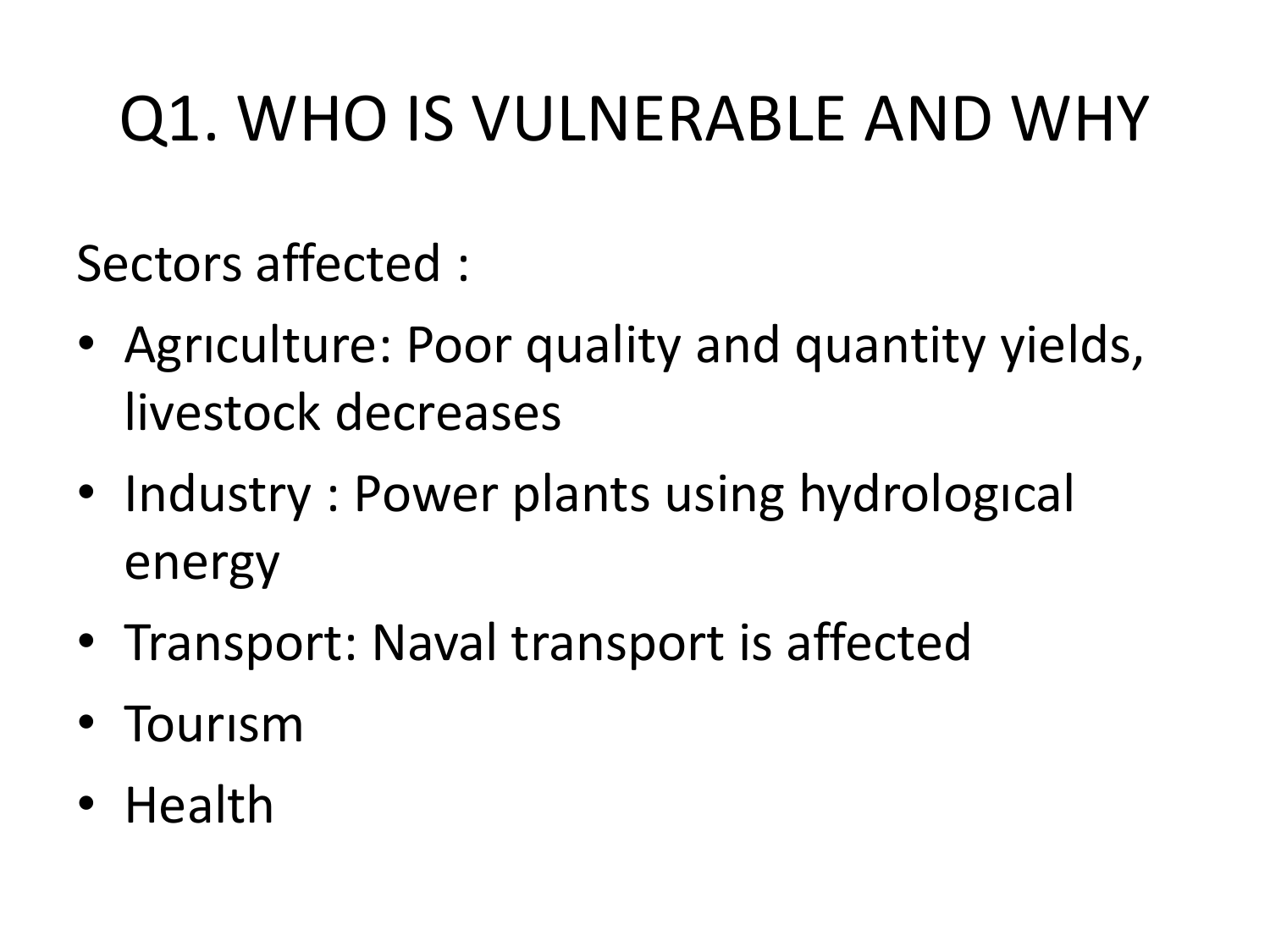- the lack of infrastructure the biggest problem, poor infrastructure leads to great water loss
- many people earn their livings in areas with no water supply
- dry climate triggers energy price growth
- water scarcity means decreasing consumption in tourism
- Tourisim is affected since it is not a governmnet priority area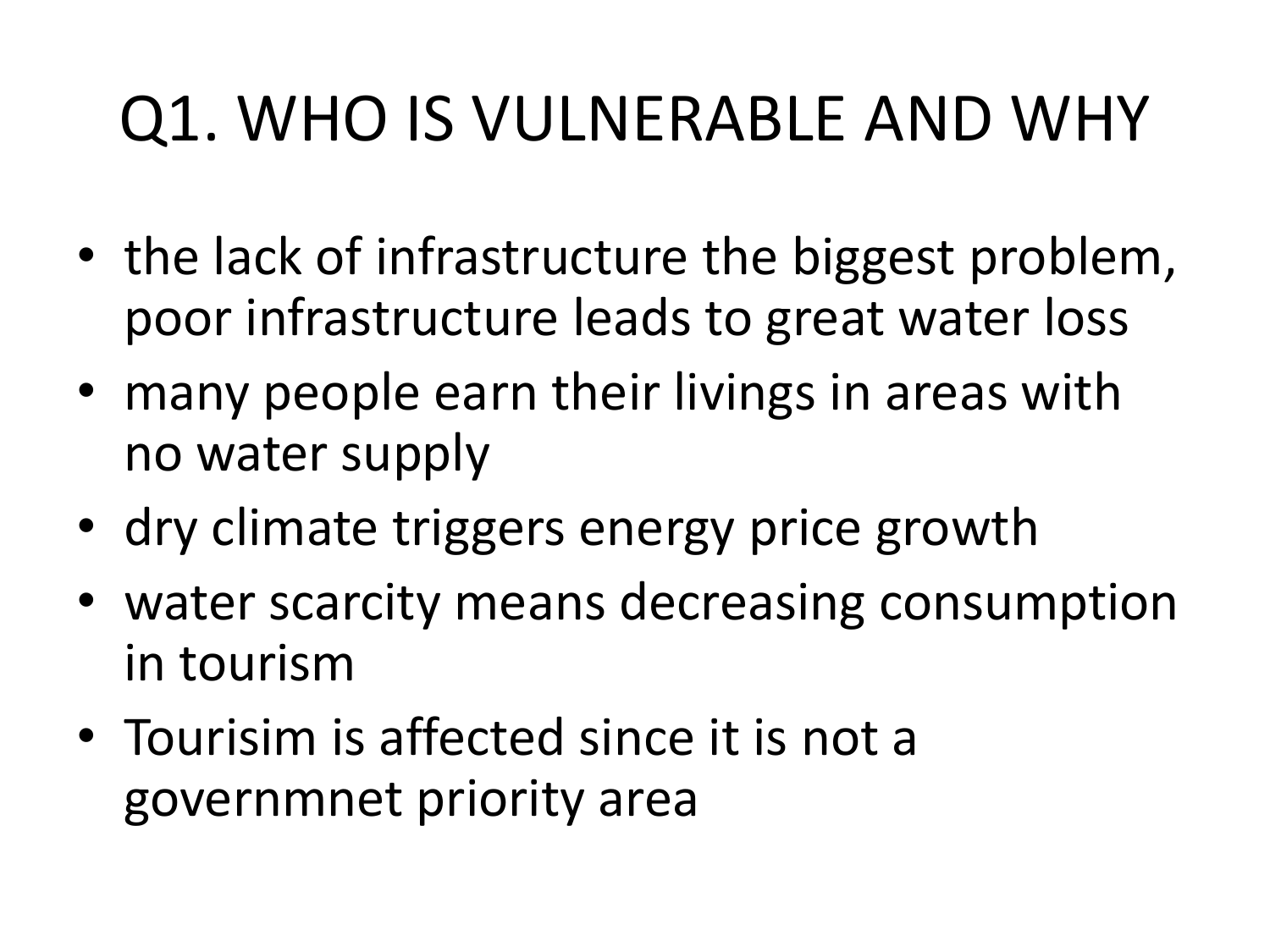- Forests are vulnerable, cites expand towards the rural area... Forests disappear
- Forest fires
- who dies first: animals die before crops are destroyed
- Those depending on agriculture must addapt to droughty situations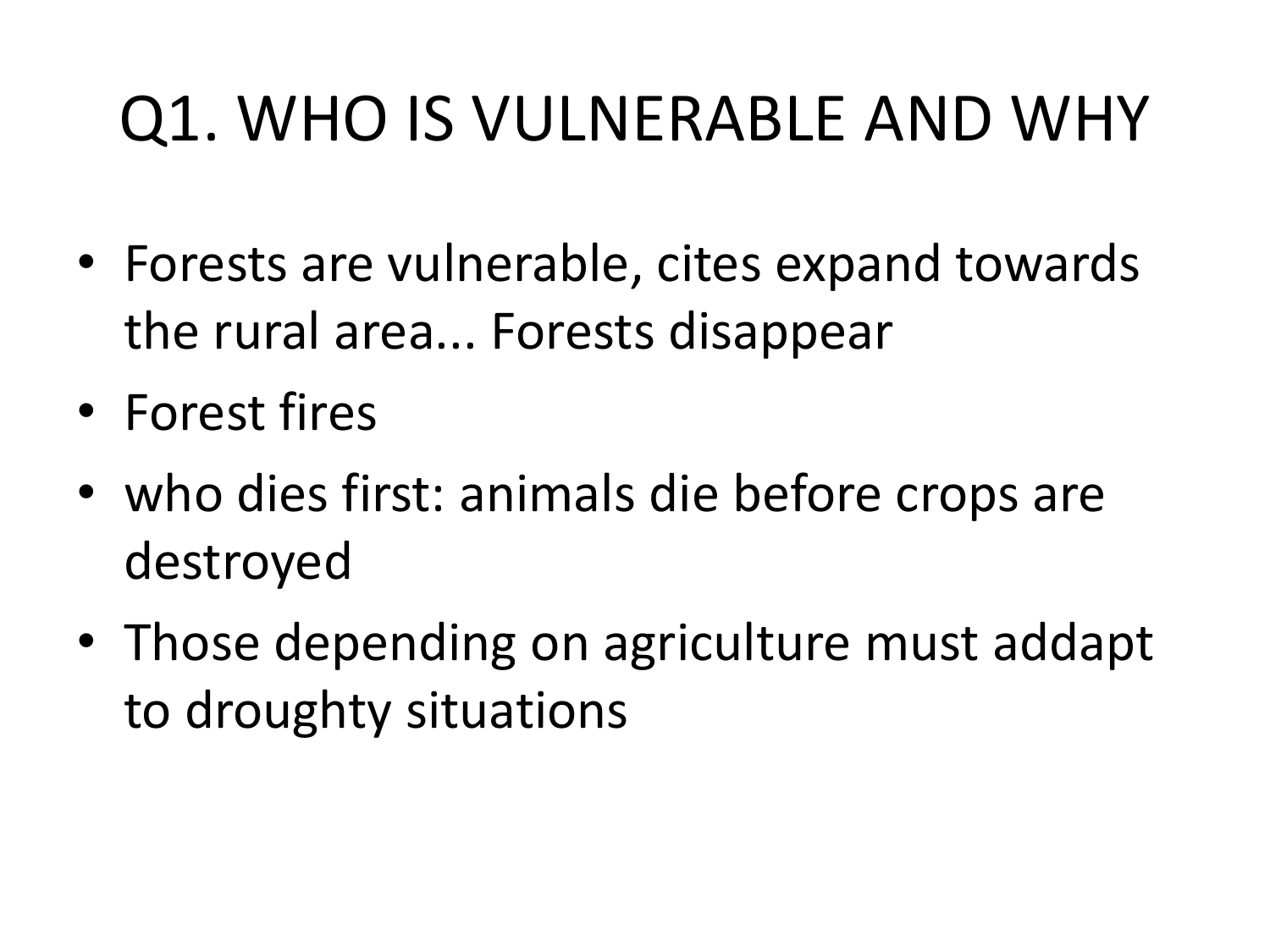Educatıon and awareness:

- Learnıng about water allevıates vulnerabılıty and the issue by education
- if education happens at young ages habits wall persist
- strong campaigns in schools
- children are taught not to waste water
- regulatory institutions carry out their own campaigns